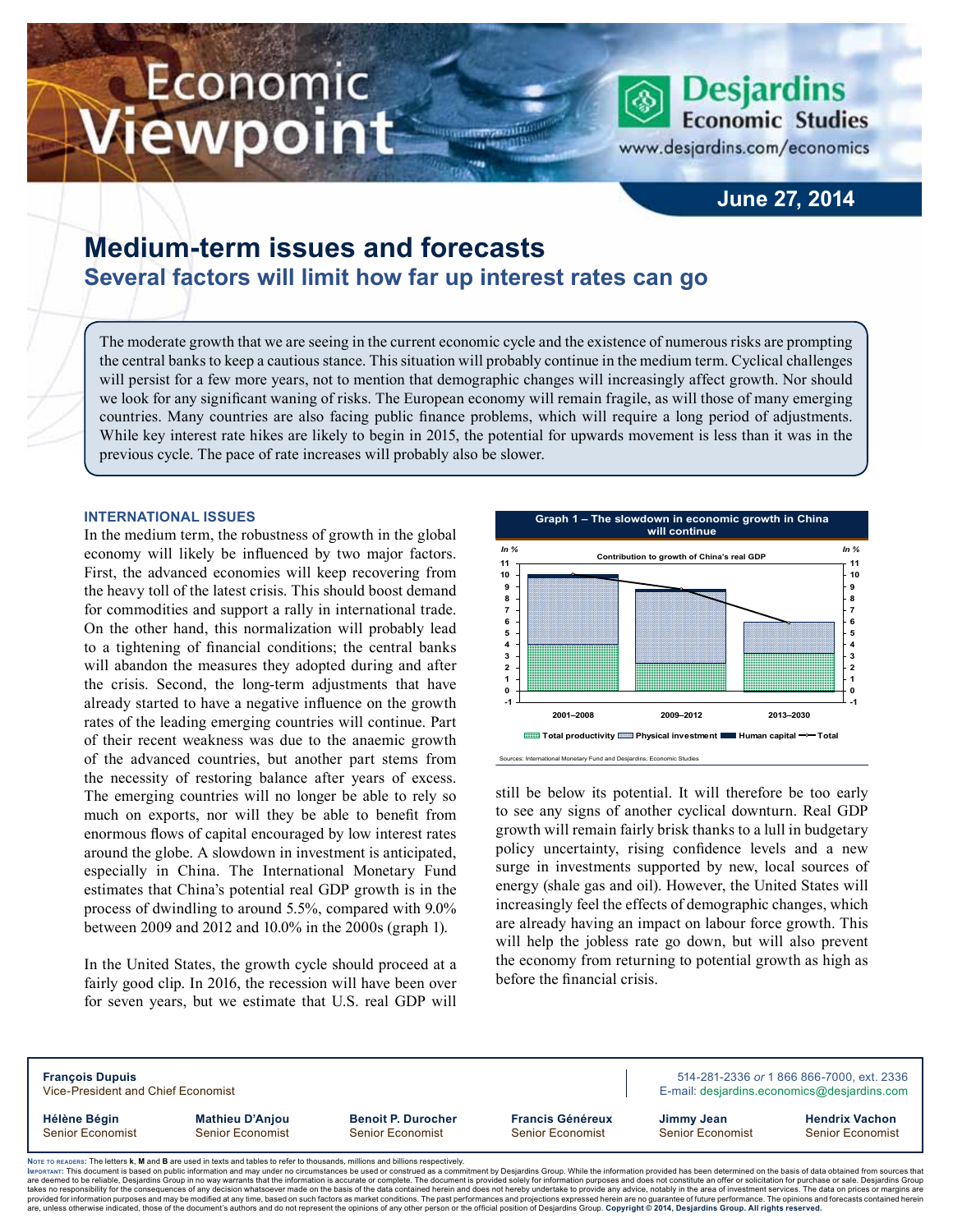

#### **Canadian issues**

Many major pipeline projects are currently under review, but none are yet under construction. While alternatives such as transport by rail are currently in use, the future of Canada's energy sector depends on developing new ways of moving western oil. Should these constraints persist, they could curb investments in new production capacity to a significant degree in the years ahead.

The condition of Canada's real estate market will remain a significant concern. Our scenario calls for a gradual slowdown, but the risk of a more severe correction will continue to exist as long as the main housing markets, including Toronto and Vancouver, keep on booming.

The recent signs of acceleration in the economy and in inflation confirm that the Bank of Canada is heading, slowly but surely, towards monetary tightening, which should soon send bond yields climbing. However, it seems increasingly probable that Canadian key interest rates will remain lower than those that were observed in recent upward cycles, and that they might level off at around 3% in 2018. Persistent headwinds such as less favourable demographic trends, public finances under pressure and high household debt levels will keep curtailing interest rate hikes, especially in Canada.

Given that the wave of baby boomers was particularly strong in Quebec, the population of that province will age more quickly. The number of persons between the ages of 15 and 64 will actually fall, while in the rest of Canada, that population segment will merely see slower growth. Quebec's economic growth potential, which has been 2.3%, on average, over the past 20 years, will slow to around 1.5%. Apart from the cyclical rebound expected in 2014 and 2015,



which will enable real GDP growth to temporarily achieve a pace of around 2%, times will be quite tough in the years after that.

The precarious state of public finances is another major issue facing Quebec, with probable repercussions for the economy. The government must strictly control its budget in the short and medium terms, review its taxation structure soon, and take a good look at its program spending.

The state of public finances will also bear watching in Ontario, but the desired recovery in the manufacturing sector will be even more crucial for the province's economic growth. Major productivity issues have been raised, and investments will have to be made to improve the competitiveness of Ontario's manufacturers.

### **Table 1 United States: medium-term major economic and financial indicators**

|                                  | <b>Annual average</b> |       |       |       |       |       | Average |           |            |
|----------------------------------|-----------------------|-------|-------|-------|-------|-------|---------|-----------|------------|
| In % (except if indicated)       | 2012                  | 2013  | 2014f | 2015f | 2016f | 2017f | 2018f   | 2006-2013 | 2014-2018f |
| Real GDP (var. in %)             | 2.8                   | 1.9   | 2.0   | 3.1   | 3.2   | 2.9   | 2.6     | 1.5       | 2.8        |
| Total inflation rate (var. in %) | 2.1                   | 1.5   | 2.0   | 2.0   | 2.2   | 2.1   | 2.1     | 2.5       | 2.1        |
| Unemployment rate                | 8.1                   | 7.4   | 6.4   | 5.9   | 5.6   | 5.3   | 5.0     | 7.0       | 5.6        |
| S&P 500 index (var. in %)*       | 13.4                  | 29.6  | 6.0   | 7.9   | 6.0   | 5.0   | 5.0     | 7.2       | 6.0        |
| Federal funds rate               | 0.25                  | 0.25  | 0.25  | 0.50  | 1.75  | 2.55  | 3.40    | 1.67      | 1.69       |
| Prime rate                       | 3.25                  | 3.25  | 3.25  | 3.50  | 4.75  | 5.55  | 6.40    | 4.67      | 4.69       |
| Treasury bills-3-month           | 0.09                  | 0.06  | 0.10  | 0.55  | 1.75  | 2.60  | 3.35    | 1.40      | 1.67       |
| Federal bonds-10-year            | 1.78                  | 2.34  | 2.90  | 3.45  | 3.75  | 3.95  | 4.00    | 3.30      | 3.61       |
| Federal bonds-30-year            | 2.92                  | 3.45  | 3.65  | 4.00  | 4.20  | 4.30  | 4.30    | 4.07      | 4.09       |
| WTI** oil (US\$/barrel)          | 94                    | 98    | 100   | 102   | 104   | 105   | 105     | 83        | 103        |
| Gold (US\$/ounce)                | 1.669                 | 1.411 | 1.250 | 1.150 | 1.050 | 950   | 1.000   | 1.128     | 1.080      |

f: forecasts; \* The variations are based on observation of the end of period; \*\* West Texas Intermediate. Sources: Datastream and Desjardins, Economic Studies